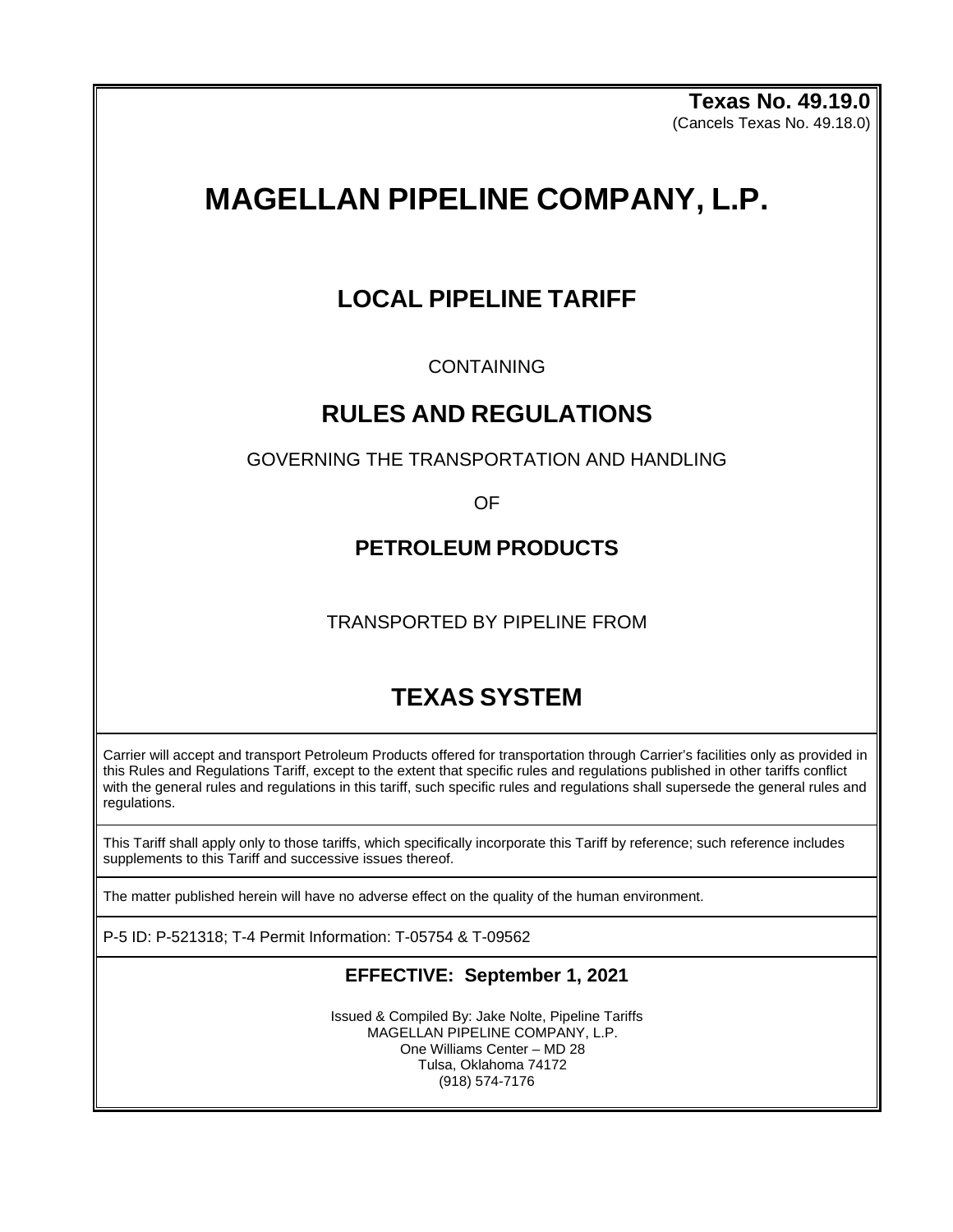| <b>TABLE OF CONTENTS</b>                             |                 |          |  |
|------------------------------------------------------|-----------------|----------|--|
| <b>SUBJECT</b>                                       | <b>ITEM NO.</b> | PAGE NO. |  |
|                                                      |                 |          |  |
| Abbreviations and Reference Marks, Explanation of    | --              | 10       |  |
|                                                      | 60              | 5        |  |
|                                                      | 190             | 10       |  |
|                                                      | 35              | 4        |  |
|                                                      | 175             | 9        |  |
|                                                      | 100             | 8        |  |
|                                                      | 65              | 6        |  |
|                                                      | 15              | 3        |  |
|                                                      | 135             | 8        |  |
|                                                      | 145             | 9        |  |
|                                                      | 180             | 9        |  |
|                                                      | 70              | 6        |  |
|                                                      | 150             | 9        |  |
|                                                      | 160             | 9        |  |
|                                                      | 185             | 10       |  |
|                                                      | 75              | 6        |  |
|                                                      | 20              | 3        |  |
|                                                      | 90              | 7        |  |
|                                                      | 50              | 5        |  |
| Rates From or To Intermediate Points, Application of | 120             | 8        |  |
|                                                      | 115             | 8        |  |
|                                                      | 43              | 5        |  |
|                                                      | 125             | 8        |  |
|                                                      | 95              | 8        |  |
|                                                      | 45              | 5        |  |
| Spill Compensation Acts and Regulations, Charges for | 170             | 9        |  |
|                                                      | 80              | 7        |  |
|                                                      | 40              | 4        |  |
|                                                      | 28              | 3        |  |
|                                                      | 30              | 4        |  |
|                                                      | 85              | 7        |  |
|                                                      |                 |          |  |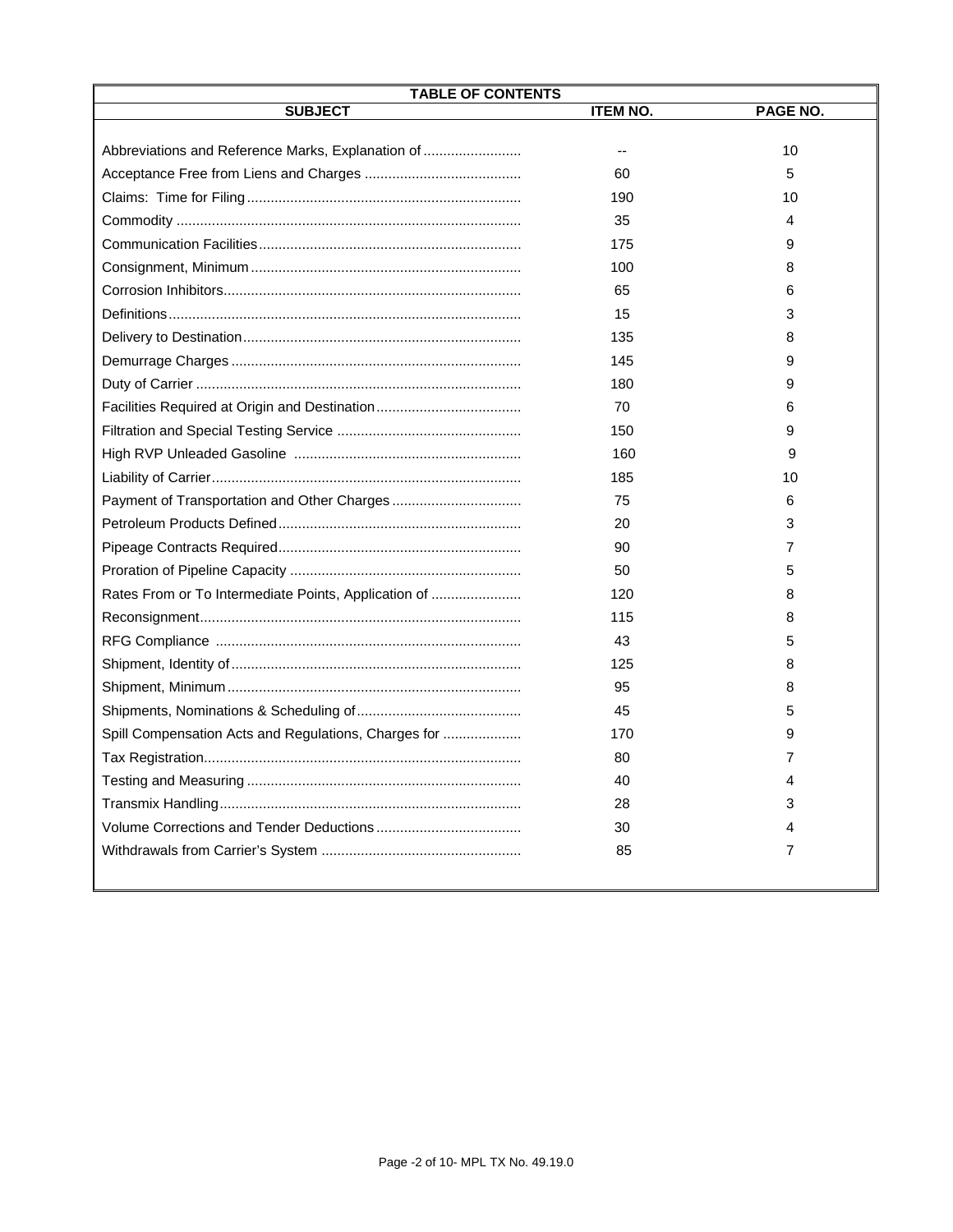# GENERAL RULES AND REGULATIONS

#### **DEFINITIONS**

#### **ITEM 15 – DEFINITIONS**

"**ATLAS**" means Automated Transportation Logistics Activity System. **ATLAS** is a computerized information system to which all Shippers have access upon request. **ATLAS** enables Shippers to nominate and release product and to monitor and coordinate the movement of Petroleum Products while on Carrier's system.

"**Barre**l" means forty-two (42) United States gallons at sixty (60) degrees Fahrenheit.

"**Carrier**" means and refers to Magellan Pipeline Company, L.P. (MPL).

"**Consignee**" means and refers to the party having ownership of Petroleum Product transferred to them.

"**Consignor**" means the party, which tendered Petroleum Products to Carrier.

"**Destination**" means the facility at which Carrier delivers Petroleum Products out of Carrier's pipeline.

"**Inventory Owner**" means and refers to the party, either Shipper or Consignee, holding title to Petroleum Product(s) in Carrier's facilities.

"**Origin**" means the facility of Carrier at which Carrier receives Petroleum Products into Carrier's pipeline.

"**Origin Release**" means the written commitment of a Consignor to schedule a batch of Petroleum Products into Carrier's facilities.

"**Petroleum Products**" means the commodities more specifically defined in Item 20 and meeting the specifications referenced in Item 40.

**"RFG**" means reformulated gasoline pursuant to 40 C.F.R. (Code of Federal Regulations), Part 80, subpart D.

**"Shipment Request**" represents a commitment by an established Shipper to receive Petroleum Product from an Origin point into the Carrier's system.

"**Shipper**" means the party who contracts with the Carrier for transportation of Petroleum Products pursuant to the terms of this tariff.

"**Tender**" means an offer by a Shipper to a Carrier of a stated quantity of Petroleum Products from a specified Origin or Origins to a specified Destination or Destinations pursuant to the terms of this tariff.

"**Transit Time**" means the time a shipment would take to move from Origin to Destination.

### **COMMODITY DESCRIPTION AND MEASUREMENT**

#### **ITEM 20 - PETROLEUM PRODUCTS DEFINED**

Where the term Petroleum Products is used, the same refers to:

Jet Fuels – Commercial Gasoline Feedstock Reformulated Gasolines

Unleaded Gasolines **Diesel Fuel Distillates** 

#### **ITEM 28 – TRANSMIX HANDLING**

Transmix occurring in the Carrier's system that cannot be combined with compatible products shall be retained in Carrier's custody for disposal by the Carrier on behalf of the Shippers to ensure efficient operations of the pipeline.

The total Transmix accumulated in Carrier's system will be allocated to all Shipper's in proportion to each Shipper's barrels received into the system from all Shipper's in a calendar month. Carrier shall dispose of the Transmix for Shippers and provide each Shipper's net proceeds from the disposition of the Transmix.

Exception to this Item is referenced in MPL's Texas No. 50.20.0, supplements thereto and reissues thereof.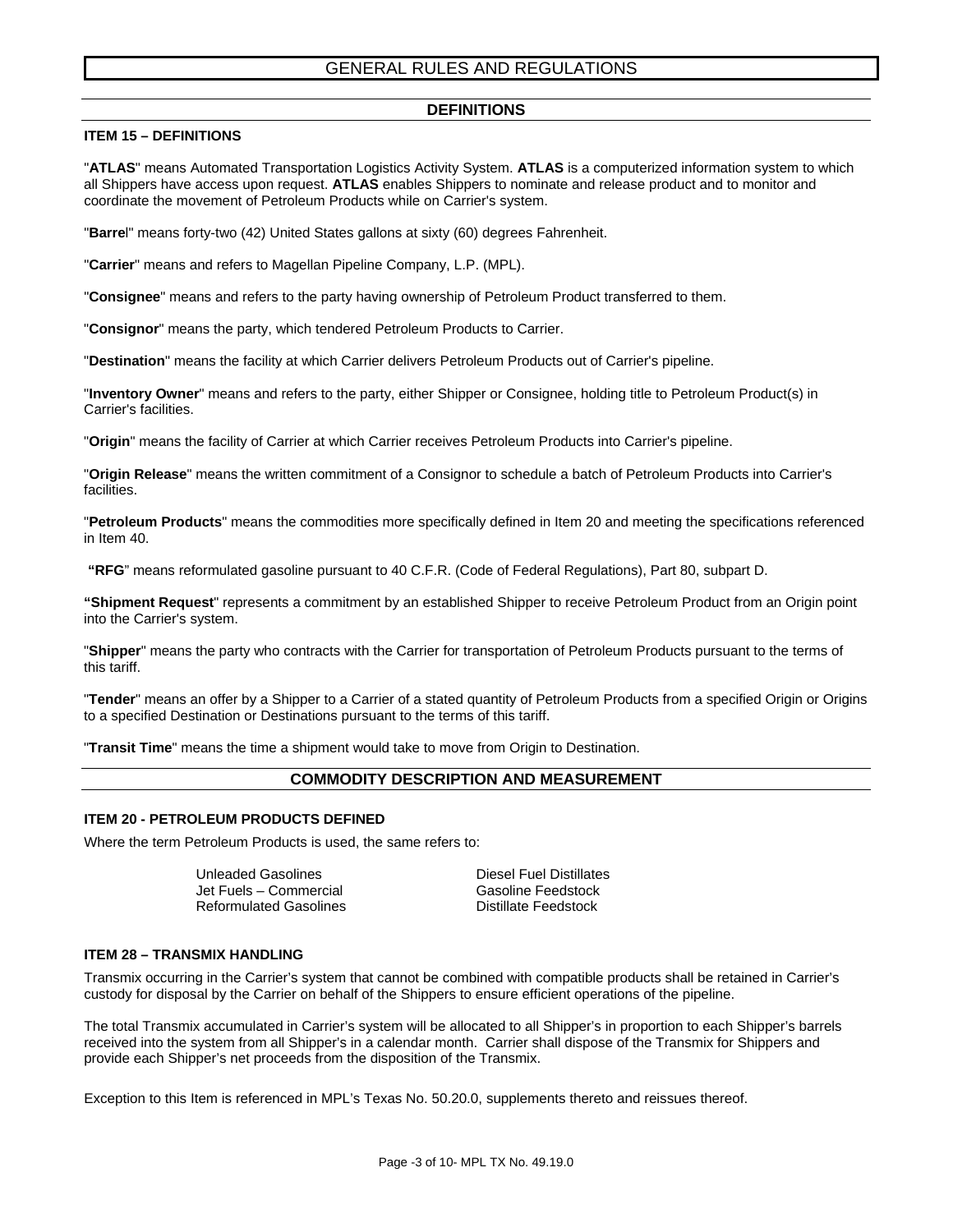#### **COMMODITY DESCRIPTION AND MEASUREMENT** (continued)

#### **ITEM 30 - VOLUME CORRECTIONS AND TENDER DEDUCTIONS**

**SECTION A.** In measuring the quantity of Petroleum Products received and delivered, correction shall be made from volume at actual or observed temperature to volume at sixty (60) degrees Fahrenheit.

**SECTION B.** A tender deduction of one-tenth of one percent (0.1%) by volume will be made on the quantity of Petroleum Products accepted for transportation from all Origins.

Exceptions to this Item are referenced in MPL's Texas No.'s 50.12.0, 70.12.0, 52.10.0, 55.10.0, 73.5.0, **[W]** 74.8.0 74.7.0, supplements thereto and reissues thereof.

#### **PRESHIPMENT REQUIREMENTS AND PROCEDURES**

#### **ITEM 35 – COMMODITY**

Carrier is engaged in the transportation of Petroleum Products specified and described in Item 20 and therefore will not accept any other commodities for transportation. No petroleum products will be received for transportation except good merchantable petroleum products of substantially the same kind and quality as that being currently transported through the same facilities for other Shippers. Consignor and Shipper warrant to Carrier that any petroleum products tendered to Carrier conform with the specifications for such products and are merchantable. Petroleum products of substantially different grade or quality will be transported only in such quantities and upon such terms and conditions as Carrier and Shipper may agree. Shipper shall be liable for any contamination or damage to other petroleum products being transported, or to Carrier's pipeline or other facilities in the event products tendered are substandard to the specifications stated on Shipper's laboratory certificate. In the event of variance between Carrier's test and Shipper's certificate, Carrier's test results shall prevail.

#### **ITEM 40 – TESTING AND MEASURING**

Petroleum products shall be accepted for transportation only when such products meet all required specifications as uniformly established by Carrier as stated in the following documents and found at the public website

[www.magellanlp.com/WhatWeDo/ProductSpecs.aspx](http://www.magellanlp.com/WhatWeDo/ProductSpecs.aspx) or on request. Each Product Grade Document and its effective date or revision date are identified below.

| <b>PRODUCT GRADE DOCUMENT TITLE</b>                                            | <b>EFFECTIVE DATE</b> |
|--------------------------------------------------------------------------------|-----------------------|
| A - Premium Unleaded Gasoline                                                  | 1/1/21                |
| A5 - Premium Unleaded Gasoline                                                 | 1/1/21                |
| AMS - Premium Unleaded Gasoline                                                | 1/1/21                |
| AR - Premium RBOB Unleaded Gasoline                                            | 1/1/21                |
| NR - Regular RBOB Unleaded Gasoline                                            | 1/1/21                |
| Q - Commercial Jet Fuel                                                        | 2/19/14               |
| TB - Texas Low Emission Diesel Fuel (additive needed)                          | 1/1/21                |
| TC – Texas Low Emission Diesel Fuel (alternative plan with no additive needed) | 1/1/21                |
| V - Regular CBOB Unleaded Gasoline                                             | 1/1/21                |
| V3-86 Regular CBOB Unleaded Gasoline                                           | 1/1/21                |
| V3S-86 Regular CBOB Unleaded Gasoline                                          | 1/1/21                |
| V66 - Regular CBOB Unleaded Gasoline (6.6 RVP)                                 | 1/1/21                |
| X, XHO - Ultra Low Sulfur Diesel Fuel                                          | 1/1/21                |
| $XB5$ – Ultra Low Sulfur Diesel Fuel with up to 5% Biodiesel 1                 | 5/1/21                |
|                                                                                |                       |

Notification to Shippers of changes in these documents are made via this tariff. If a prospective Shipper should desire current specifications they may access the website mentioned above. Demonstration of conformance with the product specifications shall be made through the submission of a Certificate of Analysis that accurately represents the product characteristics. Accuracy of the Certificate of Analysis is the sole responsibility of the party who establishes the Origin Release. Costs associated with handling, distribution, and disposal of products that enter the system that do not meet the product specifications shall be borne entirely by the party who establishes the Origin Release. **[N]** At Carrier's discretion, non-fungible blendstocks may be shipped upon request by Shipper and upon Carrier's determination that such movement can operationally and efficiently be made to accommodate Shipper's request.

<sup>1</sup> Product grade available only for shipments originating from East Houston, TX and delivering to Hearne, TX (Robertson County) or Irving-EMPCo (Dallas County). Storage for XB5 is not provided by Carrier at the origin or the destination.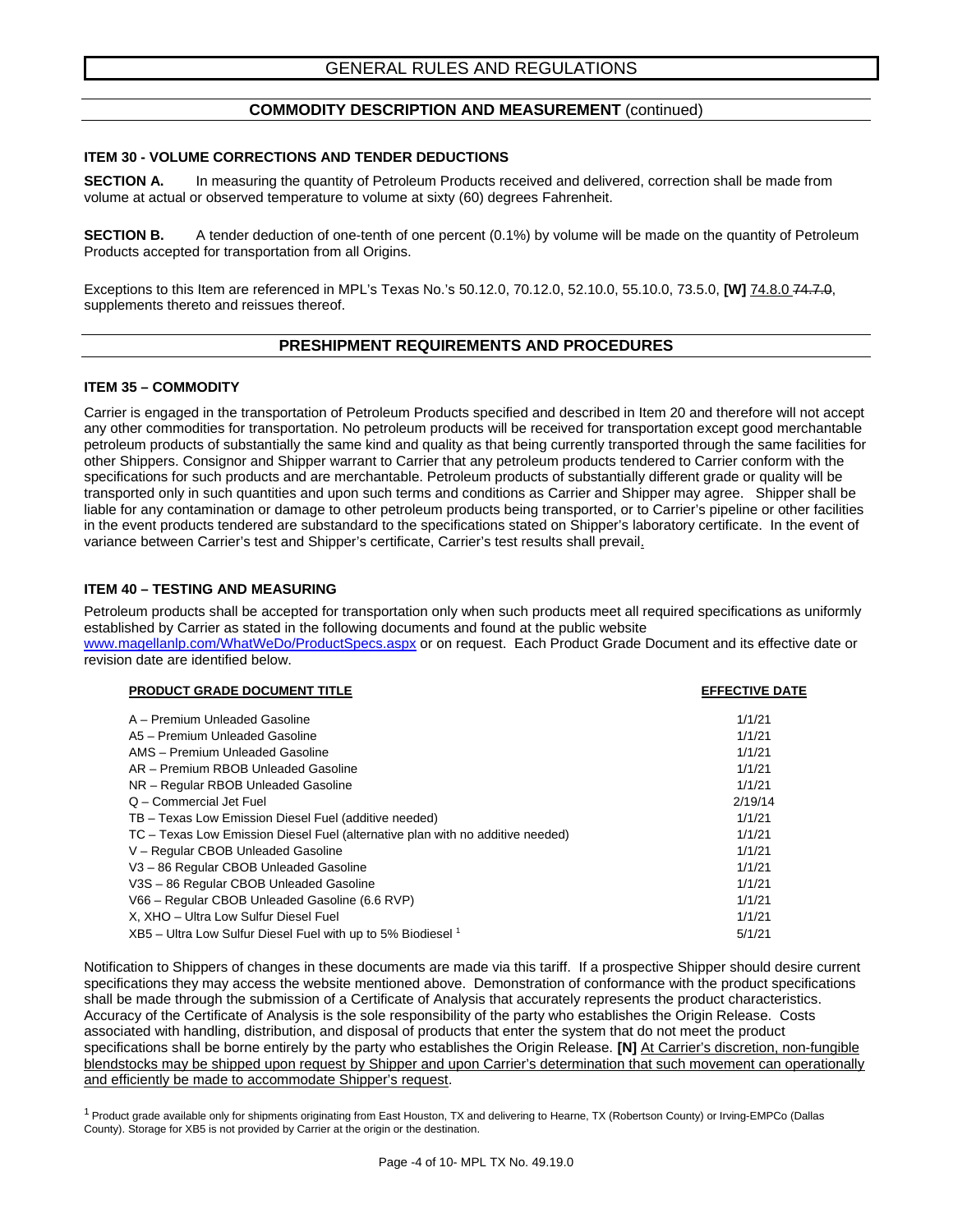# **PRESHIPMENT REQUIREMENTS AND PROCEDURES** (Continued)

#### **ITEM NO. 43 RFG COMPLIANCE**

By submitting to Carrier a tender of petroleum products for transportation, Shipper certifies to Carrier that, as to any petroleum products which are required to be reformulated gasoline pursuant to 40 C.F.R. Part 80, Subpart D ("RFG Regulations"), the Shipper has a Quality Assurance Program ("QAP") for reformulated gasoline that has been properly designed and implemented pursuant to 40 C.F.R. 80.79(c). In cases in which the Shipper uses one or more connecting carriers prior to transfer of custody to Carrier, the Shipper certifies that its QAP includes appropriate measures to ensure that the product handled by the connecting carriers remains in full compliance with the RFG regulations. Upon Carrier's request, Shipper shall promptly provide Carrier with all pertinent documentation constituting and describing Shipper's QAP, including all pertinent sampling and testing results. Shipper shall cooperate fully with Carrier, with respect to providing documentation and otherwise, in instances in which Carrier seeks to rebut a presumption of liability under the Reformulated Gasoline Regulations. Shipper shall notify Carrier immediately upon learning that petroleum products Shipper has tendered for transportation are not in compliance with the RFG Regulations. Carrier shall be free to refuse tender for transportation any petroleum products which Carrier has reason to believe are not in compliance with the RFG Regulations.

With respect to the transfer of custody from Shipper to Carrier, Shipper acknowledges that it retains full responsibility for compliance with all of the product transfer document requirements specified at 40 C.F.R. 80.77 and 80.106. Given that Carrier is the only party in a position to verify the precise volume of product actually shipped, Carrier agrees to generate a document that provides the volume of gasoline which is being transferred to Carrier's custody. Carrier agrees to provide a copy of this document to Shipper. Carrier's agreement to generate a volume document in no way renders Carrier responsible for the generation of the required product transfer document.

### **ITEM 45 – NOMINATIONS & SCHEDULING OF SHIPMENTS**

**SECTION A.** Carrier is under no obligation to accept Petroleum Products for transportation in any month unless Shipper submits a nomination on or before the fifteenth (15<sup>th</sup>) day of the calendar month preceding the desired shipment date. If the fifteenth (15<sup>th</sup>) day of the month falls on a weekend or holiday, nominations are due on the last workday before the fifteenth  $(15<sup>th</sup>)$ . The nomination may be e-mailed, faxed or submitted via Carrier's ATLAS system. A nomination must specify, for each shipment, the quantity, Destination, and Shipper.

**SECTION B.** Petroleum Products shall be accepted for transportation at such time as Petroleum Products of the same specifications are currently being transported from point of Origin to a Destination or Destinations in accordance with schedules of shipments and consignments to be issued from time to time to each Consignor by the Carrier. Such schedules may be modified from time to time in the manner and to the extent reasonably desirable to facilitate the efficient and economical use and operation of the Carrier's facilities and to reasonably accommodate Consignor's needs for transportation. Shippers may elect to utilize Carrier's "ATLAS" system to schedule shipments. Origin Releases and Shipment Requests should be completed fourteen (14) days before the scheduled entry date of product into Carrier's facilities. If an Origin Release or Shipment Request is not timely submitted, Carrier will handle in a manner to facilitate the efficient, economic use and operation of the Carrier's facilities and to reasonably accommodate Consignor's needs for transportation of product. MPL will provide a pump date for a completed nomination a minimum of seven (7) days prior to the release date.

#### **ITEM 50 – PRORATION OF PIPELINE CAPACITY**

When the total volume of the various commodities offered for shipment on Carrier's facilities, in accordance with the procedures for scheduling of shipments, is greater than can be transported within the period covered by such schedules, then commodities offered by each Shipper, including any new Shipper, for transportation will be transported in such quantities and at such times, to the limit of Carrier's normal operating capacity, so as to avoid unjust discrimination or undue preference among Shippers and to fulfill requirements of governmental agencies.

System-wide pipeline operating capacity, as determined by Carrier, will be allocated based on Inventory Owner's historical loadings at Carrier's facilities and deliveries to offline facilities.

New Shippers [i.e., Shippers without a loading history over the preceding six (6) months], in aggregate, shall be allocated capacity up to a maximum of 5% of the pipeline capacity, but no one shipper or its associated affiliate can move more than 25,000 barrels per month as a new shipper. All subsequent allocations of capacity shall be based on the history developed by the Shipper.

#### **ITEM 60 – ACCEPTANCE FREE FROM LIENS AND CHARGES**

The Carrier shall have the right to reject any Petroleum Products when tendered for shipment which may be involved in litigation, the title of which may be in dispute, or which may be encumbered by lien or charge of any kind. Further, Carrier will require Shipper's proof of perfect and unencumbered title or a satisfactory indemnity bond.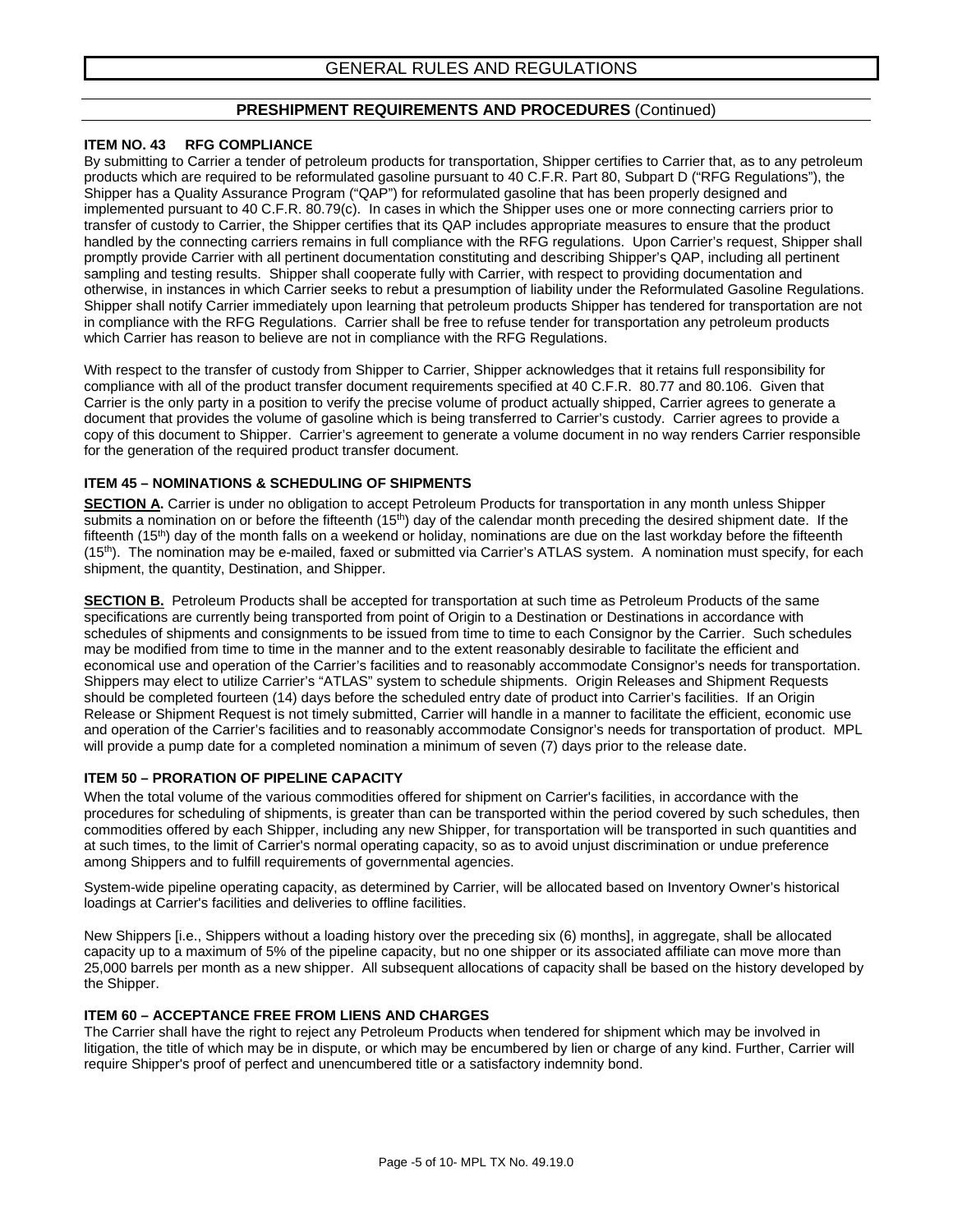#### **PRESHIPMENT REQUIREMENTS AND PROCEDURES** (Continued)

#### **ITEM 65 – CORROSION INHIBITORS**

Consignor may be required to inject oil-soluble corrosion inhibitor, approved by Carrier, in the Petroleum Products to be transported.

#### **ITEM 70 – FACILITIES REQUIRED AT ORIGIN AND DESTINATION**

**SECTION A.** The Carrier will not provide storage or other tankage facilities at points of Origin and/or at Destinations. Petroleum Products will be accepted for transportation only when Consignor has provided equipment and facilities satisfactory to the Carrier, including but not limited to the facilities necessary to meet Carrier's mainline pumping rate at the origin, and when Consignor or Consignee has ascertained from the Carrier or has furnished evidence satisfactory to the Carrier that there are adequate facilities at Destination, which are available for receipt of the shipment as it arrives without delay.

**SECTION B.** In the event Consignor or Consignee fails to provide adequate facilities at the Destination for receipt as provided in Section A hereof, Carrier shall have the right, on 24 hours notice, to divert or reconsign, subject to the rates, rules and regulations applicable from point of Origin to actual final Destination, or make whatever arrangements for disposition as are deemed appropriate to clear the Carrier's facilities, including the right of private sale for the best price reasonably obtainable. The Carrier may be a purchaser at such sale. Out of the proceeds of said sale, the Carrier shall pay itself all transportation and other applicable lawful charges and necessary expenses of the sale and the expense of caring for and maintaining the Petroleum Products until disposed of and the balance shall be held for whosoever may be lawfully entitled thereto.

#### **ITEM 75 - PAYMENT OF TRANSPORTATION AND OTHER CHARGES**

The transportation and all other applicable lawful charges, except demurrage charges, accruing on Petroleum Products accepted for transportation shall be paid before release of Petroleum Products from the custody of Carrier. If required by Carrier, Shipper shall either prepay all such charges or furnish guaranty of payment satisfactory to Carrier. Petroleum Products accepted for transportation shall be subject to a carrier's lien, as provided by Article 7 of 12A Okla. Stat. (as such article may be amended from time to time), for all applicable, lawful charges.

If such charges are not paid by the due date stated on the invoice, the balance due on the entire past due balance (including principal and accumulated but unpaid finance charges) shall bear interest from that due date until paid in full at the rate equal to the lesser of one hundred twenty-five percent (125%) of the prime rate of interest charged by Citibank N.A., New York, New York as of the due date or the maximum finance charge rate allowed by law.

In addition to all other liens, statutory or otherwise, to which Carrier is entitled and unless the following grant is expressly prohibited by the terms of one or more security agreements or credit agreements creating prior, perfected security interests in the hereinafter-defined Collateral, Shipper hereby grants to Carrier a first priority, continuous and continuing security interest in all of the following, whether now or hereafter existing or acquired, as collateral for the prompt and complete payment and performance of Shipper's Obligations (as defined below): (a) All Petroleum Products accepted by Carrier for transportation, terminaling, storage, or otherwise; (b) all other property of Shipper now in the possession of and at any time and from time to time hereafter delivered to Carrier or its agents; (c) all of Shipper's pre-payments, deposits, balances, and credits with, and any of its claims against, Carrier, at any time existing; and (d) all products and proceeds of any of the foregoing property in any form. The property described or referred to in subsections (a) through (c) above is collectively referred to as the "Collateral." This grant secures the following (collectively the "Obligations"): (a) all antecedent, current and future transportation, storage, terminaling, special, ancillary and other lawful charges arising under or related to this tariff or the contracts entered into in connection with this tariff; (b) the repayment of any amounts that Carrier may advance or spend for the maintenance, storage or preservation of the Collateral; (c) all amounts owed under any modifications, renewals or extensions of any of the foregoing obligations; and (d) all other amounts now or in the future owed by Shipper to Carrier, whether or not of the same kind or class as the other obligations owed by Shipper to Carrier. Shipper authorizes Carrier to file such financing statements or other documents necessary to perfect and maintain the security interest herein granted.

Upon a default by the Shipper under this tariff or the contracts entered into in connection with this tariff, Carrier may, without further notice, setoff (including by set off, offset, recoupment, combination of accounts, deduction, retention, counterclaim, or withholding across or within each or all of such tariff and contracts, collectively "Setoff") (a) any amounts owed by Carrier to the Shipper under any other agreements, instruments or undertakings between the Shipper and Carrier against (b) any amounts owed by the Shipper to Carrier under any other agreements, instruments or undertakings between the Shipper and Carrier. Carrier shall give the Shipper notice of any Setoff pursuant to this paragraph, as soon as practicable thereafter, provided that failure to give such notice shall not affect the validity of the Setoff.

This tariff shall be construed in accordance with and governed by the laws of the State of Oklahoma (including without limitation the Uniform Commercial Code, 12A Okla. Stat. § 1-101 et seq., as it may be amended from time to time), without regard to any choice of law rules which may direct the application of the laws of any other jurisdiction.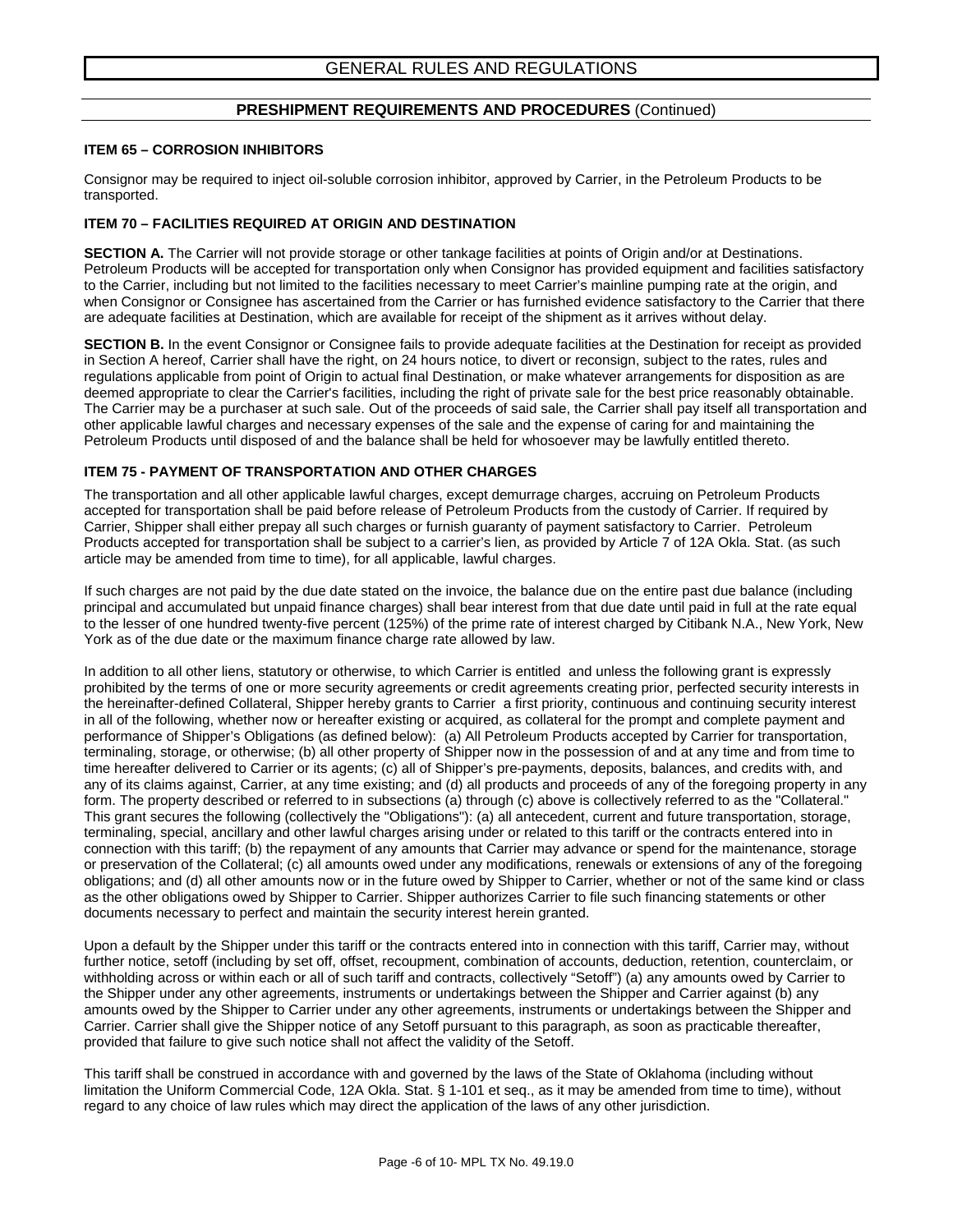#### **PRESHIPMENT REQUIREMENTS AND PROCEDURES** (Continued)

#### **ITEM 80 - TAX REGISTRATION**

Consignors and Consignees shall be required to provide proof of registration with or tax exemption from the appropriate Federal and/or State tax authorities related to the collection and payment of fuels excise tax or other similar taxes, levies, or assessments. Failure of the Consignor and Consignee to do so shall not relieve the Consignor or Consignee from the obligation to pay any such tax, levy, or assessment. Any tax, levy, assessment, or other charge imposed by such authority against Carrier as the result of such failure shall be collected by Carrier under the provisions of Item 75.

#### **ITEM 85 - WITHDRAWALS FROM CARRIER'S SYSTEM**

If a Consignor ships and consigns to Destinations where the Carrier provides terminal facilities in accordance with the schedules of shipments furnished by the Carrier, Carrier may permit the Consignee to withdraw such consignments from Carrier's terminal beginning at any time after the shipment has sustained its associated Transit Time from the shipment's Origin to Destination. The Inventory Owner must maintain a minimum inventory balance, herein referred to as a Minimum Allocation. An Inventory Owner's Minimum Allocation is calculated by applying the Inventory Owner's percentage of overall demand from all system delivery points for a specific Petroleum Product against Carrier's system minimum inventory requirement as established by Carrier for such Petroleum Product. In no event will the calculation of an individual Inventory Owner's Minimum Allocation be less than the minimum inventory levels for each Petroleum Product established by the Carrier for all Inventory Owners which are actively utilizing the system delivery points. Consignments in Carrier's system which fulfill an Inventory Owner's Minimum Allocation will be charged an initial transportation rate of **[U] 165.11** cents per barrel. An Inventory Owner's Minimum Allocation requirement will be updated on the first (1st) day of every month based on the immediately preceding thirty (30) day period during which Petroleum Product withdrawal privileges were in effect. Inventory Owners have until midnight of the seventh (7th) calendar day of every month to satisfy their Minimum Allocation obligation.

New Inventory Owners will be required to submit a loading forecast, which will be used to calculate an initial Minimum Allocation for each Petroleum Product. A new Inventory Owner's withdrawals will be monitored during the first (1st) month and the associated Minimum Allocation may be adjusted by the Carrier, if necessary.

An Inventory Owner with an inventory balance less than its Minimum Allocation will be deemed inactive for a period of six (6) consecutive, full calendar months thereafter (the "Inactive Period") and will not without Carrier's express approval, be allowed to withdraw Petroleum Product from Carrier's terminal facilities during the inactive Period or afterward until the first (1st) day of the month following the month during which the Inventory Owner has provided sufficient inventory to meet its Minimum Allocation which was in effect immediately prior to the suspension of its withdrawal privileges. If an Inventory Owner thereafter fails or refuses to ship in accordance with the schedule of shipments furnished by the Carrier or fails to maintain its Minimum Allocation, Carrier may suspend, until further notice, withdrawal privileges of any such Inventory Owner.

Subject to Items 75 and 185, Minimum Allocation may be withdrawn from the system coincidental with the monthly adjustment to all Inventory Owners' Minimum Allocations after the seventh (7th) calendar day of the month following the month in which Carrier receives written notification of Inventory Owner's intent to discontinue shipments under this Item.

Inventory Owners shall be permitted to withdraw Petroleum Products at Carrier's terminals only upon acquiring a loading agreement for said terminal and if positive inventory is maintained at that location, regardless of the Inventory Owner's systemwide status. If an Inventory Owner's balance at a location reaches zero, rack deliveries can be suspended until the Inventory Owner replenishes its product inventory at the location.

#### **ITEM 90 - PIPEAGE CONTRACTS REQUIRED**

Separate pipeage contracts in accordance with this tariff and these regulations covering further details may be required of a Shipper before any duty to transport shall arise.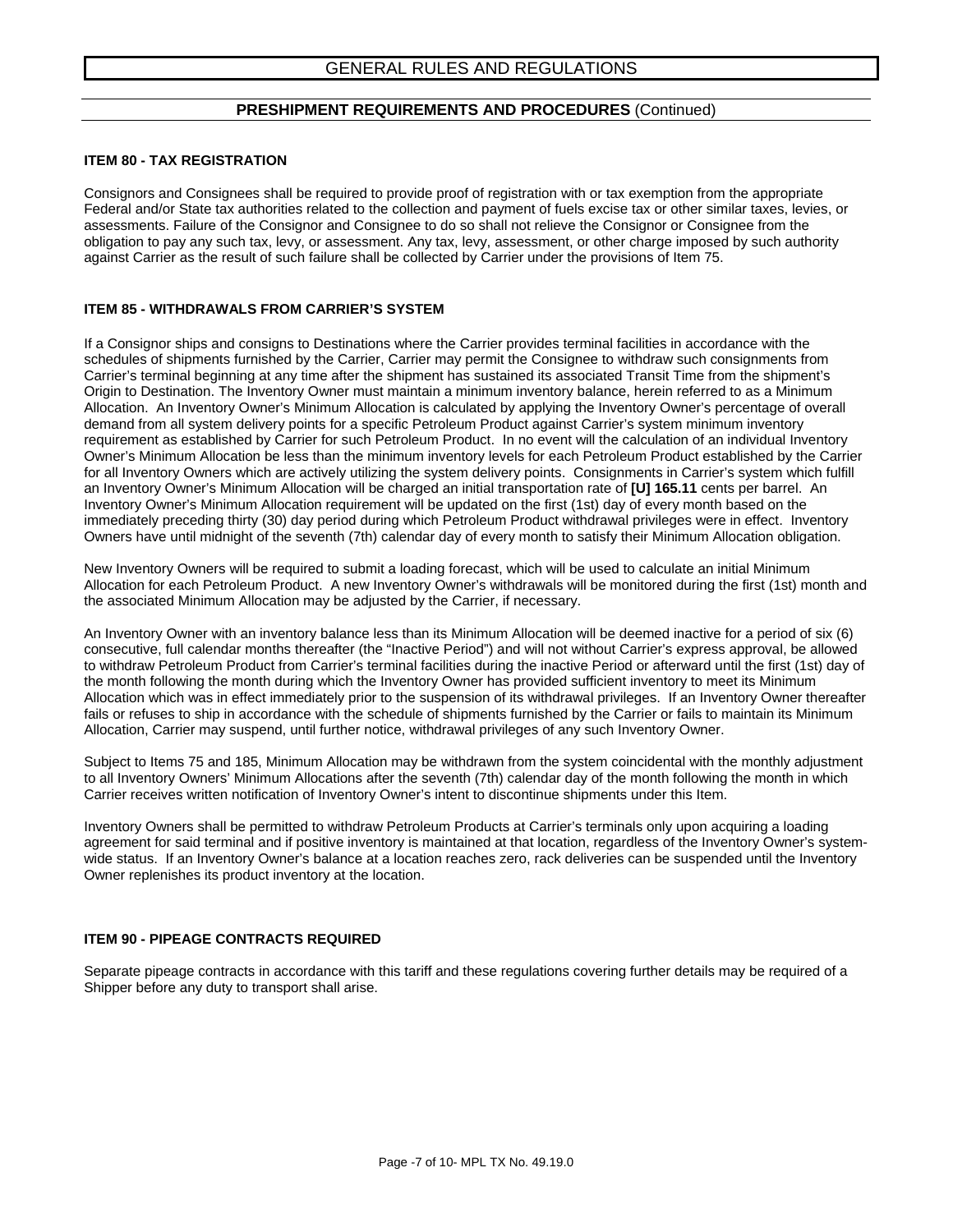# **TRANSPORTATION SERVICES AND RELATED REQUIREMENTS**

#### **ITEM 95 - MINIMUM SHIPMENT**

**SECTION A.** A shipment of 25,000 Barrels or more of Petroleum Products, of the same required specifications only, shall be accepted for transportation at one point of Origin from one Consignor.

**SECTION B.** A shipment of not less than 5,000 Barrels of Petroleum Products, of the same specifications only, shall be accepted for transportation at one point of Origin from one Consignor subject to delay until Carrier has accumulated at receiving point the minimum shipment described in Section A of the same specifications from the same or other Consignors.

Exceptions to this Item is referenced in MPL's Texas No.'s 81.2.0.

#### **ITEM 100 - MINIMUM CONSIGNMENT**

**SECTION A.** A consignment of Petroleum Products of the same specifications may be made as provided in Section B herein to one Consignee at any Destination on the MPL system or any point directly intermediate thereto, or to any Destination on other pipelines named in tariffs issued by or concurred in by MPL which are lawfully on file with the F.E.R.C. or State Commissions, subject to the rates, rules and regulations applicable from point of Origin to final Destination.

**SECTION B.** A consignment of Petroleum Products of the same specifications may be made as follows:

- (1) Except as otherwise provided, a minimum of 5,000 Barrels of the same product must be consigned to a Destination.
- (2) Any quantity of barrelage may be consigned to a Destination provided that the Carrier can consolidate such consignment with other barrelage so that the total barrelage is 5,000 or more Barrels of the same specifications consigned to the same Destination by the same or other Consignors.

#### **ITEM 115 – RECONSIGNMENT**

If no out-of-line or backhaul movement is required and if the current scheduled operations will permit, Consignor may reconsign, without charge, any shipment that is in Carrier's possession to Destinations, or any point directly intermediate thereto, or to Destinations on other pipelines named in tariffs issued by or concurred in by Carriers party to this tariff, lawfully on file with the F.E.R.C. and/or State Commissions, subject to the rates, rules and regulations applicable from point of Origin to actual final Destination.

Additional Transit Time maybe applied on reconsignments.

Backhaul reconsignments are only allowed at Carrier's discretion. A reconsignment is considered a backhaul when the Transit Time from the Origin of the inventory to the new location is less than the Transit Time from the Origin to the original location.

Reconsignment shall not prevent or change the running of time used in computing the demurrage charge, except that no demurrage charge shall accrue thereon from midnight of the day such consignment is removed from the tankage for transportation to the Destination to which reconsigned.

#### **ITEM 120 - APPLICATION OF RATES FROM OR TO INTERMEDIATE POINTS**

Shipments of Petroleum Products accepted for transportation from any Origin or to any Destination not named in any tariff making reference hereto, which Origin or Destination is directly intermediate to any Origin or Destination from or to which a rate applying though such unnamed point is published, the Carrier will apply, from or to such unnamed intermediate point, the rate published from or to the next more distant point specified in the tariff.

#### **ITEM 125 - IDENTITY OF SHIPMENT**

Because it is impracticable to maintain the identity of each shipment or consignment of Petroleum Products, substitution of barrelage, but not substitution of one kind of petroleum product for another by Carrier, shall be permitted.

#### **ITEM 135 - DELIVERY TO DESTINATION**

Upon arrival at Destination, Petroleum Products shall be delivered into terminal or other facilities provided by the Consignor or Consignee, or into terminal facilities furnished by the Carrier where Carrier furnishes terminal facilities, pending receipt by Carrier from Consignor or Consignee of instructions relative to the further transportation thereof.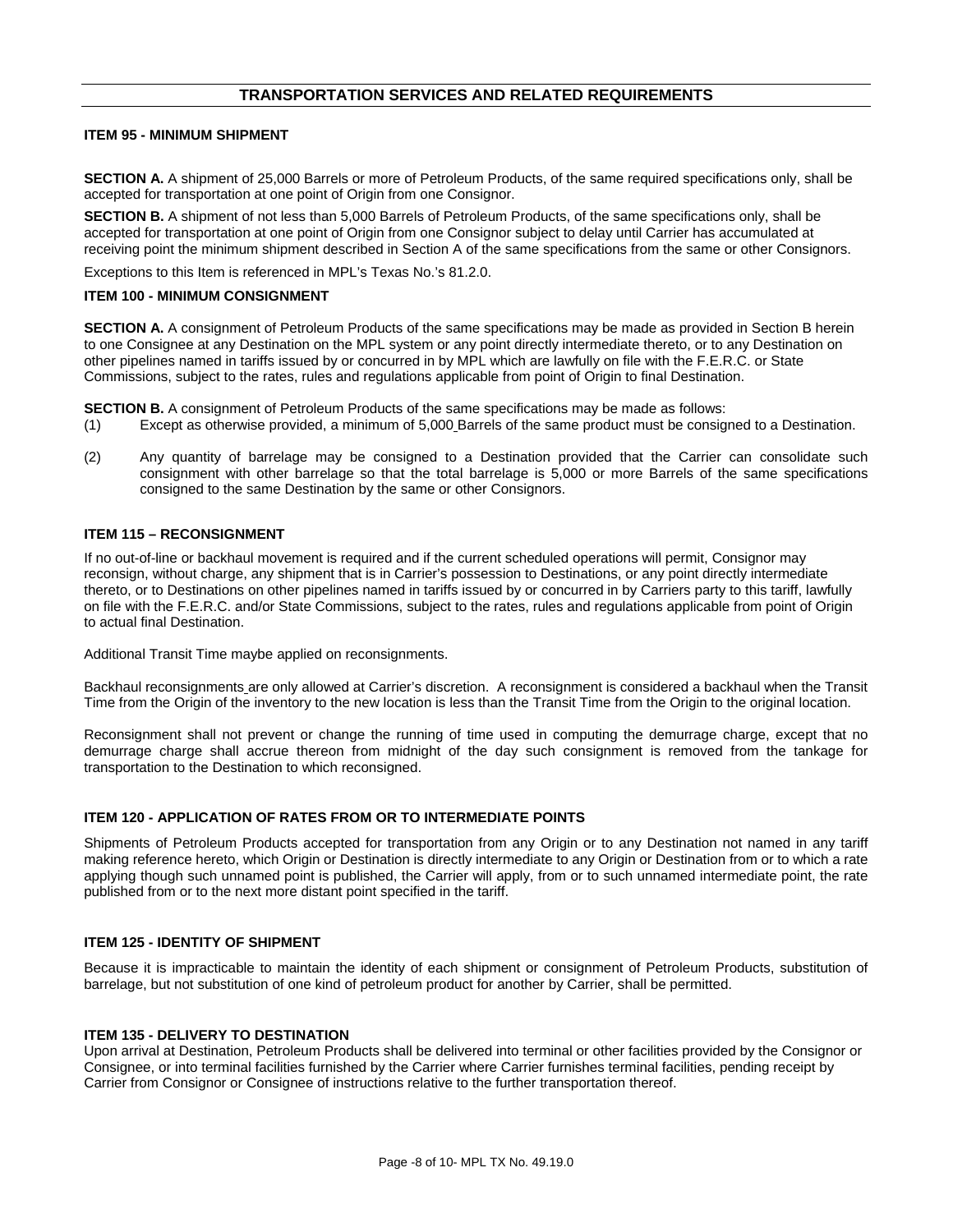# **TRANSPORTATION SERVICES AND RELATED REQUIREMENTS** (Continued)

#### **ITEM 145 - DEMURRAGE CHARGES**

In order to provide space for delivery of succeeding shipments in Carrier's tankage or to otherwise prevent or relieve congestion at Destinations where Carrier provides tankage, Carrier may give notice to Consignors or Consignees to remove Petroleum Products from such terminal facilities. Petroleum Products specified in the notice which are not removed at the close of a five (5) day period, beginning the day after such notice is sent by the Carrier, shall be subject to a demurrage charge of **[U] five cents (5¢)** per barrel per day until removed. Demurrage charges shall be payable upon presentation of an invoice by the Carrier.

## **SPECIAL AND ANCILLARY SERVICES AND RELATED REQUIREMENTS**

#### **ITEM 150 – FILTRATION**

Transportation movements to George Bush Intercontinental Airport (IAH) in Houston, TX, Carrier shall provide such service for a charge as set forth below:

#### **Commercial Jet Fuel Filtration**

Removal of particular matter, free water and surfactants …………………………. **[U] 6.55** ¢/BBL

#### **ITEM 160 - HIGH RVP UNLEADED GASOLINE**

#### **High RVP Unleaded Gasoline Withdrawal (MAY 1 THROUGH SEPTEMBER 15)**

Shippers must withdraw all high RVP gasoline (gasoline whose RVP is above the May 1 MPL delivery specifications found at [www.magellanlp.com/WhatWeDo/ProductSpecs.aspx\)](http://www.magellanlp.com/WhatWeDo/ProductSpecs.aspx) from Carrier's inventory prior to May 1. All inventory transactions will be recorded on a First In First Out (FIFO) basis. Shippers with high RVP inventory in Carrier's system beyond May 1 can be charged **[U] 134.30** per barrel per month. After May 1, Shippers will not be allowed to withdraw any high RVP gasoline inventories in Carrier's system until September 15.

#### **ITEM 170 - CHARGES FOR SPILL COMPENSATION ACTS AND REGULATIONS**

In addition to the transportation charges and all other charges accruing on Petroleum Products accepted for transportation, a per Barrel charge will be assessed and collected in the amount of any tax, fee, or other charge levied against the Carrier in connection with such Petroleum Products pursuant to any Federal, State, or Local act or regulation which levies a tax, fee, or other charge on the receipt, delivery, transfer, or transportation of such Petroleum Products within their jurisdiction for the purpose of creating a fund for the prevention, containment, clean up, and/or removal of spills and/or reimbursement of persons sustaining such costs or losses therefrom.

#### **ITEM 175 - COMMUNICATION FACILITIES**

Shippers may use the Message Facility of Carrier's "**ATLAS**" system to conduct pipeline business only. All messages are subject to audit. Use of the Carrier's "**ATLAS**" system for any purpose, other than to conduct pipeline business will cause Shipper's privilege of use to be suspended for twelve (12) months. Carrier will not be liable for non-delivery of messages or for errors or delays in transmission or interruption of such service.

### **LIABILITY AND CLAIM SETTLEMENT**

#### **ITEM 180 - DUTY OF CARRIER**

#### **Quantity**

The Carrier shall transport and deliver into terminal facilities at the applicable Destination(s), with reasonable diligence, a quantity of Petroleum Product equal in volume to the quantity of Petroleum Product accepted for transportation, less the appropriate tender deduction, transmix allocation and any other volume reduction provided or referenced in this tariff. In the event of non-delivery due to interface cuts or other operating losses in excess of the tender deduction, the Carrier shall have the right to satisfy any claim by product replacement or cash payment.

#### **Quality**

Carrier shall have no duty to deliver Petroleum Product other than in conformance with state and federal governmental requirements for such Petroleum Product that apply to deliveries at the applicable Destination, except as otherwise noted in the specifications that apply to deliveries at such Destination as established by Carrier and set forth at the public website [www.magellanlp.com/WhatWeDo/ProductSpecs.aspx.](http://www.magellanlp.com/WhatWeDo/ProductSpecs.aspx)